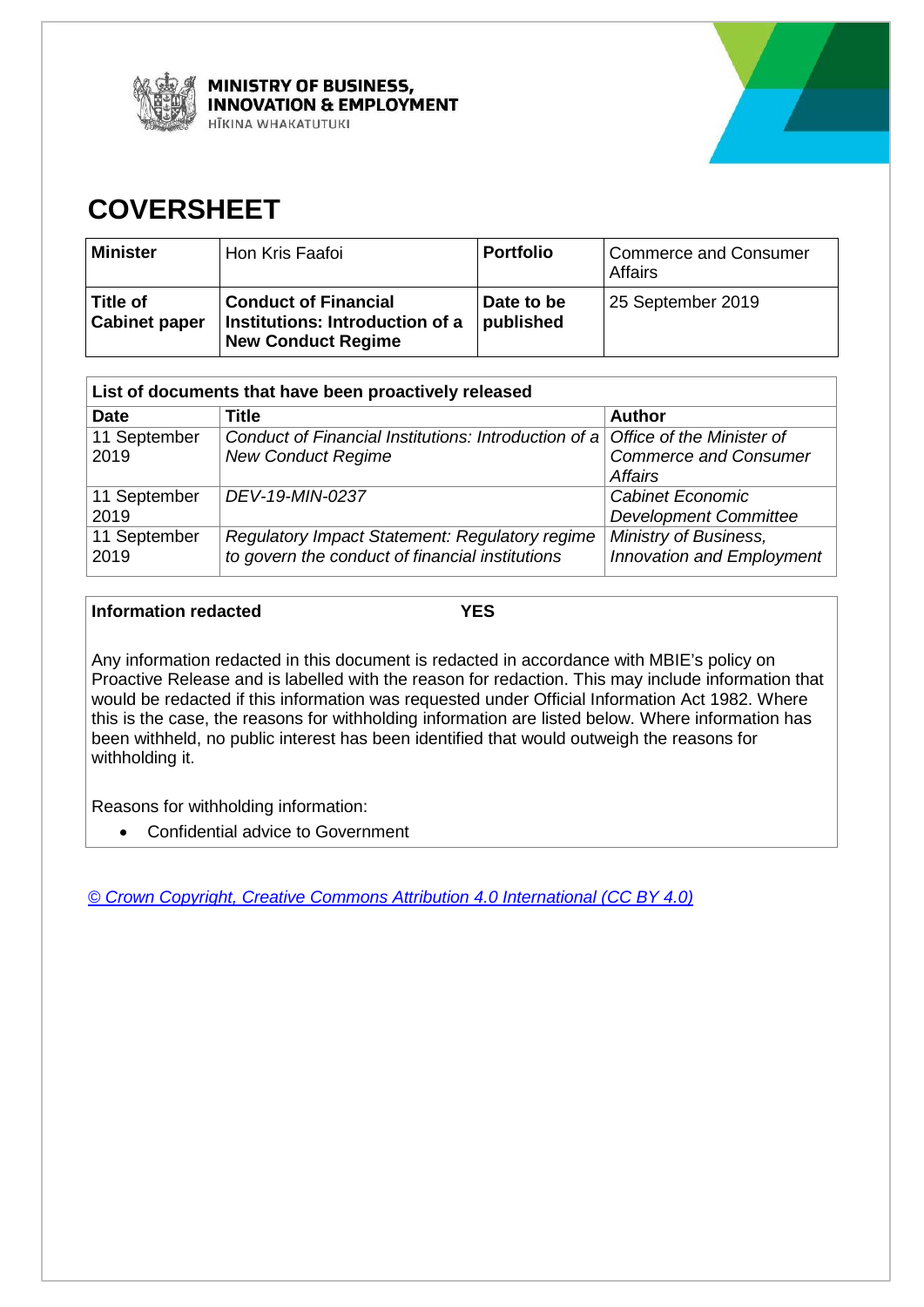In Confidence

Office of the Minister of Commerce and Consumer Affairs

Chair, Cabinet Economic Development Committee

# **CONDUCT OF FINANCIAL INSTITUTIONS: INTRODUCTION OF A NEW CONDUCT REGIME**

## **Proposal**

- 1. This paper seeks agreement to introduce a new regime governing the conduct of financial institutions, and in particular banks and insurers. The proposals are to:
	- 1.1. create a licensing regime for banks, insurers and non-bank deposit takers (NBDTs) in respect of their general conduct, including aspects of how they design and offer sales incentives;
	- 1.2. make licensed entities accountable for non-advised sales by intermediaries; and
	- 1.3. prohibit sales incentives based on volume or value targets.
- 2. These proposals are intended to form the basis of a broad conduct regime that could be expanded over time in further legislation, with further obligations on regulated entities or expansion to further entities if appropriate.

3.

Confidential advice to Government

## **Executive Summary**

- 4. Financial institutions, and the products and services they provide, are an essential part of a well-functioning society. Financial products and services are typically complex and often high-value, and there is often an imbalance of power between financial institutions and the customers they serve. This creates a particular and acute risk of harm to customers. When things go wrong with financial products or services, it can be catastrophic at the individual level and cause significant harm at the broader societal and economic level.
- 5. Recent reviews have identified that banks and life insurers lack focus on good customer outcomes, and have insufficient systems and controls to identify, manage and remedy conduct issues. This creates real risk of misconduct and I have heard New Zealand examples of actual misconduct occurring (for example, customers being sold insurance products that they are ineligible to ever claim on).
- 6. Accordingly, I am proposing a new conduct regime for financial institutions to address the real risk of harm to customers. I intend to introduce legislation for the new conduct regime to the House by the end of 2019.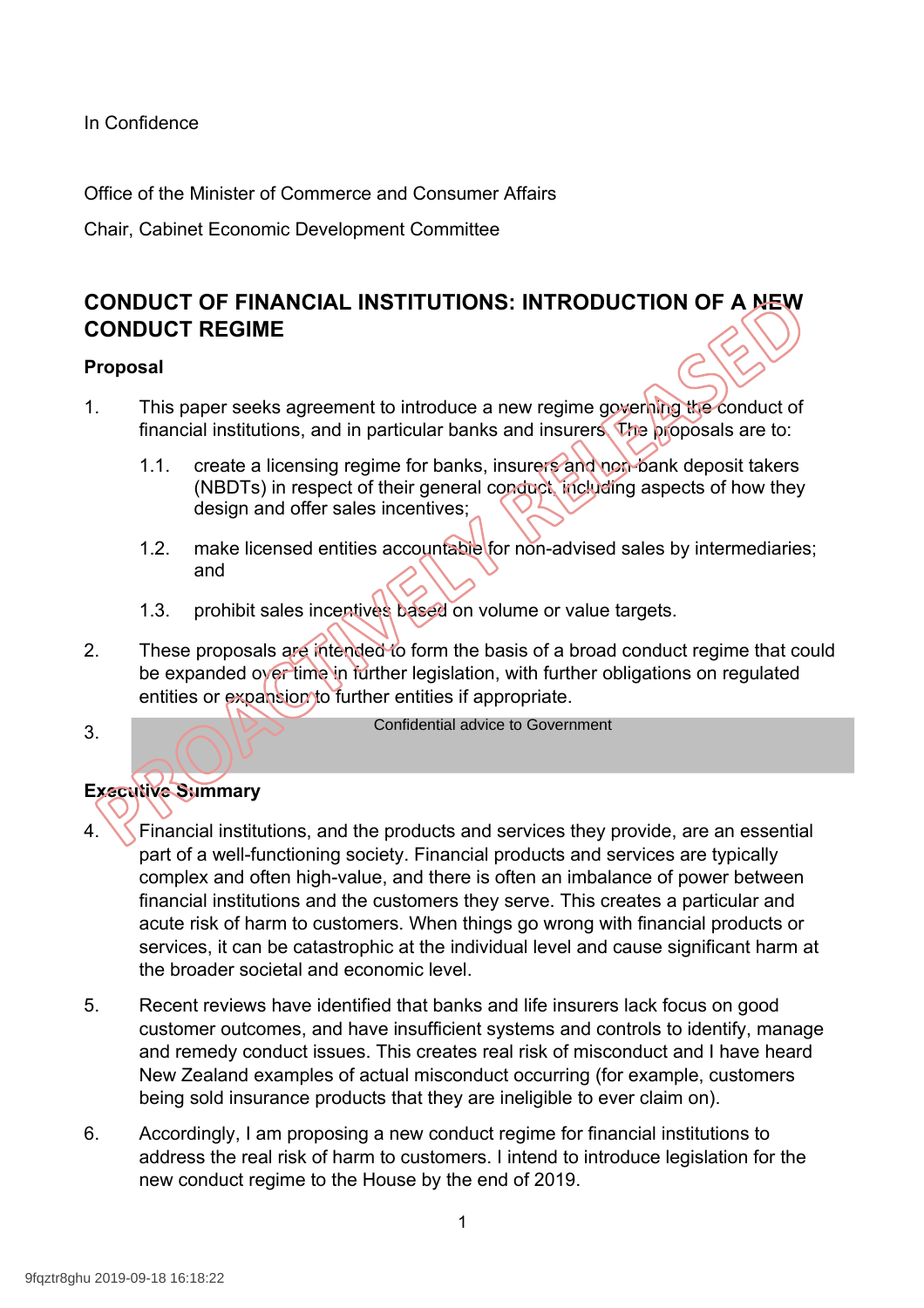## *Licensing regime*

- 7. I propose to introduce a licensing regime for banks, insurers and NBDTs in relation to their general conduct.
- 8. The licensing regime would require licensed entities to meet a high-level fair treatment standard, for example, to pay due regard to the needs and interests of customers and treat them fairly. Licensed entities would be required to have and implement effective policies, processes, systems and controls to meet the fairness standard.
- 9. Licensed entities would also be subject to obligations in relation to remuneration and sales incentives, and how they manage the risks those incentives create.
- 10. The FMA would have powers to monitor and enforce licensing obligations on an ongoing basis. Strong civil liability and pecuniary penalties would apply for contravention of obligations.

## *Mechanisms to address the conduct of intermediaries*

11. I propose that licensed entities be accountable for sales made by intermediaries who are not financial advice providers (for example, car dealers and retailers selling addon finance). This will ensure that the obligations on banks, insurers and NBDTs flow down the chain of supply and result in better outcomes for customers that deal with intermediaries.

## *Prohibition of sales incentives based on volume or value targets*

- 12. I propose to prohibit incentives based on volume or value targets e.g. soft commissions such as overseas trips, bonuses for selling a certain number of financial products, leader boards, performance management based on volume of sales etc. These incentives increase the risk of mis-selling because they create an increasingly strong incentive to sell and therefore encourage the person making the sale to prioritise their own interests over that of the customer.
- 13. Civil liability, including pecuniary penalties and compensation for particular customers, would be available for contravention of the prohibition. Confidential advice to Government

#### **Background**

- 15. There have been several recent reviews examining the conduct of financial institutions, including: Background<br>
15. There have b<br>
institutions, in<br>
15.1. The 20<br>
and life<br>
9fqztr8ghu 2019-09-18 16:18:22
	- 15.1. The 2018 FMA and Reserve Bank of New Zealand (RBNZ) reviews of banks and life insurers.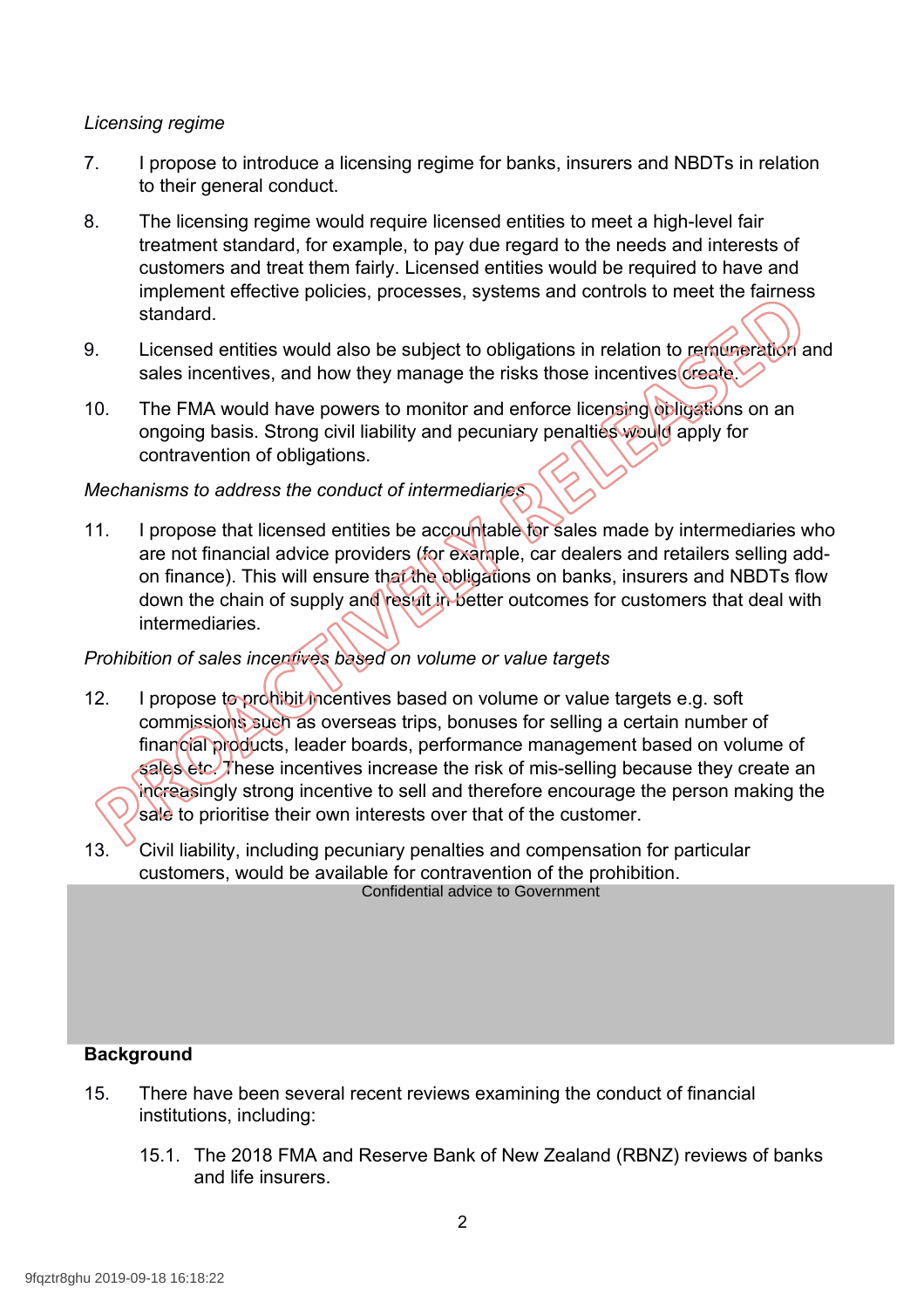- 15.2. A 2018 Ministry of Business, Innovation and Employment (MBIE) issues paper looking at insurance contract law and the conduct of insurers.
- 15.3. The 2017 review by the International Monetary Fund of New Zealand's financial sector as part of its Financial Sector Assessment Programme.
- 15.4. The 2018 Australian Royal Commission into Misconduct in the Banking, Superannuation and Financial Services Industry (ARC). Some of the issues identified in Australia are similar to those identified in New Zealand.
- 16. These reviews have identified extensive weaknesses in the conduct and culture of institutions in New Zealand's financial sector, particularly in respect of governance and management of conduct risks and focus on outcomes for customers. The reviews also highlighted a gap in our regulatory settings in that there is currently no explicit legislative mandate for the regulation of the general conduct of financial institutions.
- 17. We need to fill these regulatory gaps and address the risk of harm that they create. Taking immediate action to improve our ability to prevent and penalise poor conduct will lead to better outcomes for New Zealanders than initiating a further inquiry into the sector.
- 18. In February 2019, the Minister of Finance and I announced the Government's intention to address the findings of the FMA and RBNZ reviews of banks and life insurers [CAB-19-MIN-0011]. We committed to introducing legislation to the House this year to address the issues.
- 19. On 10 April 2019, the Cabinet Economic Development Committee approved the release of an options paper entitled *Conduct of Financial Institutions* [DEV-19-MIN-0082]. The paper sought feedback on the conduct and culture problems that had been identified in the FMA/RBNZ reports, and proposed solutions to address these problems.

## **Why regulatory intervention is required**

*Financial products, services and institutions create particular risks* 

- 20. Financial products, services and financial institutions themselves have characteristics that create particular and acute risks of harm to customers. Because of these risks, there is a strong case for regulatory intervention in the sector to minimise the potential harm to customers.
- 21. These characteristics include:
	- 21.1. Financial products and services are complex, high value, often long-term and can be difficult to replace or switch between. Information asymmetries are often very difficult given the particularly complex nature of financial products and services.
	- 21.2. There is an inherent imbalance of power between financial institutions and customers. As the ARC observed, financial institutions in Australia acted the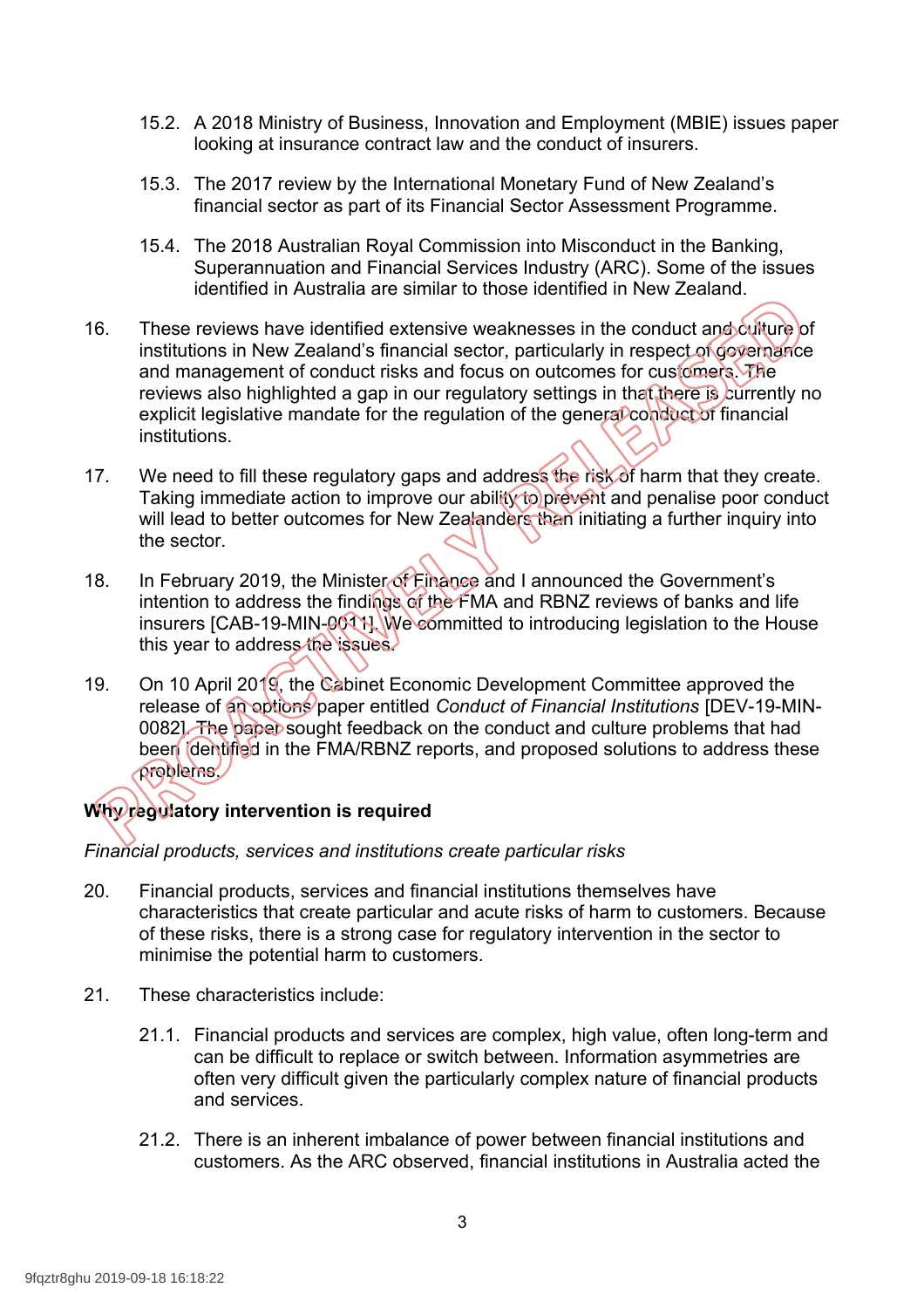way they did "because they could" due to the marked imbalance in knowledge and power.

21.3. Many financial decisions are one-off with little ability for the customer to learn from mistakes. The impact of poor financial decision can range from minor to catastrophic e.g. loss of wealth accumulated over a lifetime or loss of insurance cover that impacts on entire family.

#### *Evidence of risk of harm, and actual harm, to customers*

- 22. The risk of harm caused by the characteristics above has been highlighted in recent work examining the conduct of financial institutions in New Zealand. The FMA/RBNZ's reviews of banks and life insurers found evidence of extensive weaknesses across these institutions' systems and controls to identify, manage and remediate conduct issues and risks, and a lack of focus on good customer outcomes. This meant, for example, products and services not being suited to customers' needs on an ongoing basis and inadequate systems for handling complaints and claims.
- 23. These system and control weaknesses create real risk of misconduct, and in some cases we have evidence of actual misconduct occurring. I have heard New Zealand examples of insurers selling policies to thousands of customers who were ineligible for cover (i.e. policies they could never claim on) or being charged incorrectly, resulting in hundreds of thousands of dollars of damage. In the banking sector, highvalue products like insurance products or credit cards are often cross-sold or incentivised through commissions when they may be unsuitable or unnecessary for customers.
- 24. The FMA/RBNZ reviews and the ARC also identified that conflicted remuneration and incentives are one of the biggest issues driving poor outcomes for customers in the financial sector. As the ARC found in relation to individual sales incentives: "*In almost every case, the conduct in issue was driven not only by the relevant entity's pursuit of profit but also by individuals' pursuit of gain."*

## *Further regulation is required*

25. In light of these issues, and despite recent improvements and ongoing work (e.g. the new financial advice regime, and changes to the consumer credit contracts regime), I consider that further regulation is required. I also consider that non-regulatory options alone (such as industry developed codes of conduct) are insufficient.

## **Conduct licence for banks, insurers and non-bank deposit takers**

26. I propose to require banks, insurers and NBDTs to be licensed by the FMA under Part 6 of the Financial Markets Conduct Act 2013 (FMC Act) in respect of their general conduct. The inclusion of NBDTs reflects the fact that many NBDTs offer similar products and services to banks and that Cabinet has made in-principle decisions to remove the distinction between banks and NBDTs in prudential regulation [DEV-19-MIN-0161]. It makes sense to reflect this position in conduct regulation.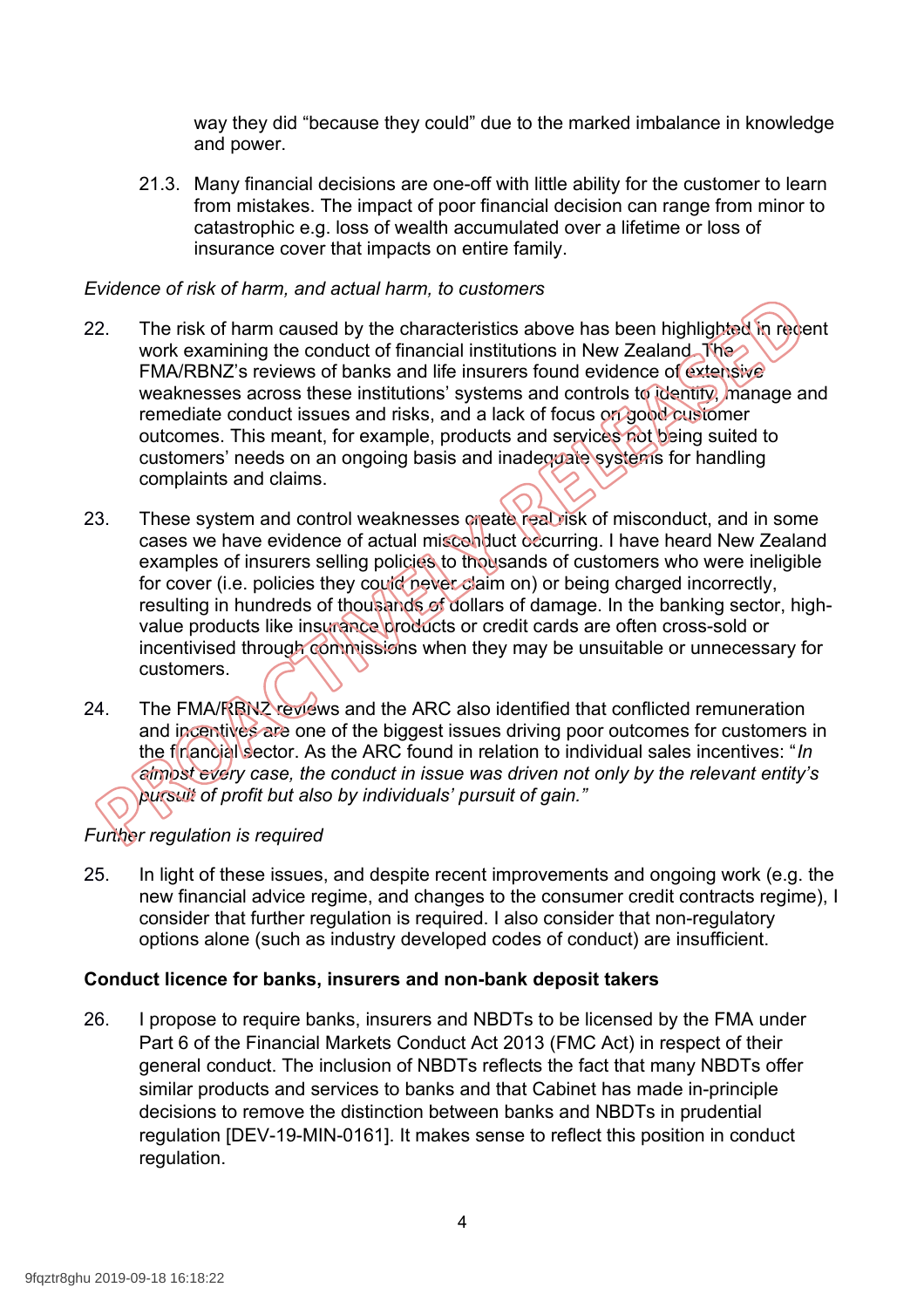- 27. At a high-level, the proposed licensing regime is intended to set a standard of conduct and culture where licensed entities must pay due regard to customers' needs and interests and treat customers fairly. Banks, insurers and NBDTs would be required to ensure that their business models and strategies take customers' interests into account and that appropriate systems and controls monitor whether customers' needs are being met.
- 28. Fair treatment means that:
	- 28.1. Customers have confidence that they are dealing with institutions that place the fair treatment of customers at the heart of their business.
	- 28.2. Customers receive clear, fair and not misleading information and are kept appropriately informed at every point they interact with the institution, including during any claim or complaint.
	- 28.3. Institutions design and sell, and customers ultimately receive, products and services that meet the customers' needs.
	- 28.4. Customers do not face unreasonable pressure to retain or change products, switch provider, submit a claim, make a complaint, or make other product or service decisions or changes – but heither are they unreasonably prevented from doing so if they wish to.
	- 28.5. Customers are provided with products and associated services of an acceptable standard and which perform or operate as institutions have led them to expect.
	- 28.6. Institutions establish, implement and maintain effective and transparent complaint-handling systems and customers are treated fairly in interactions with such systems.
- 29. Whereas other financial regulation governs specific products and services (e.g. the new financial advice regime), this proposed conduct licensing regime would apply in respect of all aspects of the business that relate to retail customers, including all products and services offered by banks, insurers and NBDTs to retail customers, at all points of the life-cycle of the products and services. This includes (but is not limited to) credit, insurance, KiwiSaver, and associated services (e.g. complaints and claims handling, information provision). Regulations could further determine the scope of financial products and services covered by the regime. The concept of "retail customer" will be broadly consistent with similar concepts in the FMC Act. Broadly speaking, this covers general consumers and small businesses with assets or turnover of up to \$5 million in a financial year.
- 30. The licensing regime will allow also for a proportionate approach to be taken in respect of different entities, depending on the risk of harm e.g. life insurers vs general or travel insurers, banks vs NBDTs. This can be done through the licensing application process, conditions of licences and an ongoing, risk-based approach to monitoring.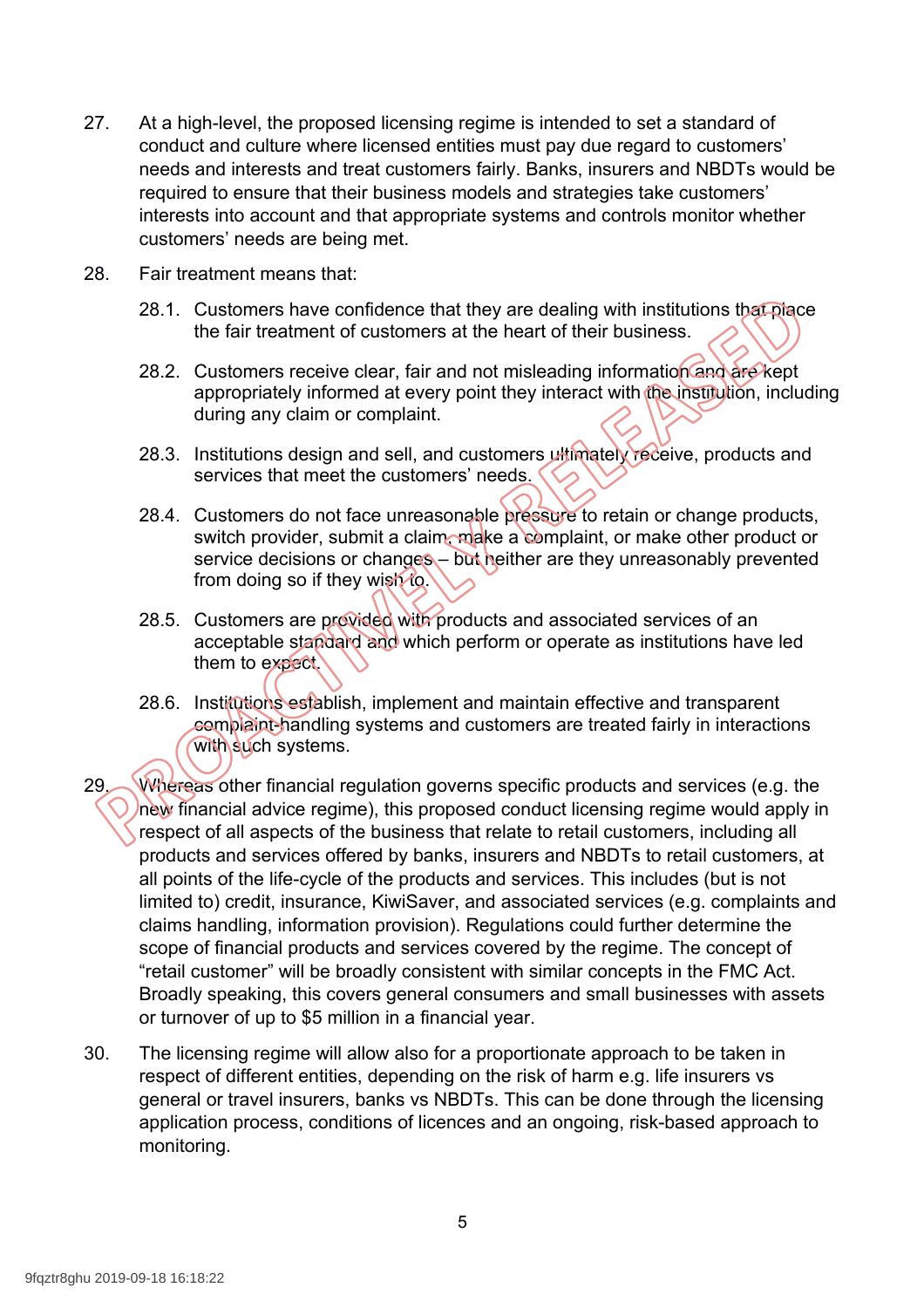## *Licensing regime would include a high-level fair treatment standard*

- 31. The licensing regime would include a high-level fair treatment standard. Further, more detailed obligations would be set out in the Act, regulations and conditions of licences as appropriate to achieve the standard. Regulatory enforcement tools would also support the achievement of this conduct standard.
- 32. The high-level fair treatment standard would be set out in the FMC Act. The precise boundaries of the standard would be developed through the drafting process. The standard itself may not provide sufficient clarity to be directly enforceable. However, I propose that in order to hold a licence, banks, insurers and NBDTs would have to have policies, processes, systems or controls outlining what they are doing to meet the high-level fair treatment standard. The regime would have the flexibility to be able to prescribe in the FMC Act, regulations or conditions (or a combination thereof) what these policies, processes, systems or controls would have to contain. These requirements would be directly enforceable.
- 33. The standard would also create the framework for further obligations, whether in the FMC Act, regulations or licence conditions. These could include obligations regarding communication with customers, claims handling etc.

## *Licensing regime would include remuneration and incentives obligations*

- 34. As part of the licensing regime, banks, insurers and NBDTs would be subject to an obligation regarding their remuneration and sales incentives.
- 35. It is intended that this obligation would require banks, insurers and NBDTs to consider the risks and potential harms that their incentives create, and then design and offer their incentives in a way that minimises the risk and is consistent with the overarching fair treatment standard. This refers to remuneration and incentives in the broadest sense e.g. commissions, soft commissions, bonuses, leader boards, performance management etc. In practice, for example, this obligation would require a life insurer to review commission structures provided to life insurance brokers and reduce levels of commissions if there was found to be a risk that these are leading to consumers being switched unnecessarily.
- 36. This obligation is intended to address the risk of sales incentives structures leading to sales being prioritised over good customer outcomes. As noted above, conflicted remuneration and incentives have been identified as one of the biggest issues driving poor outcomes for customers in the financial sector.
- 37. This obligation could be achieved through a combination of another high-level conduct standard in the Act (i.e. additional to, or a subset of, the fair treatment standard), coupled with requirements for specific policies, processes, systems and controls, like those described above.
- 38. The intention of this obligation is not to ban commissions, but to minimise the risks of harm to customers that arise from particular remuneration and incentive structures.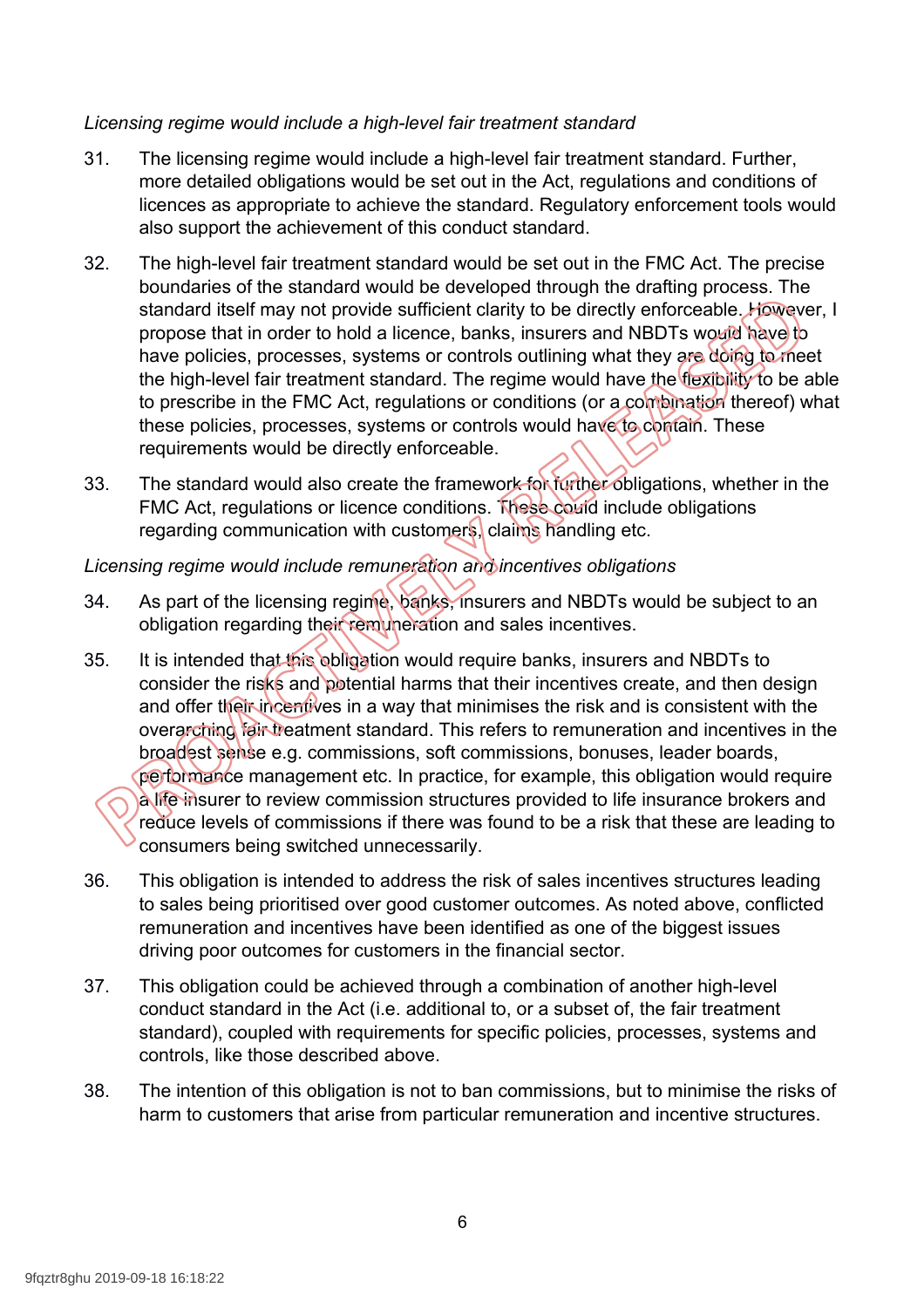## *Enforcement*

- 39. The licensing regime would provide the FMA with a full range of monitoring, supervision and enforcement tools to ensure entities' compliance with their obligations. These include reporting obligations on entities, the ability for the FMA to give a censure, require an action plan, give a direction, and to suspend, or vary, conditions of a licence. The FMA may suspend or cancel a licence in certain circumstances and failure to comply with an FMA order without reasonable excuse is a criminal offence and subject upon conviction to a fine of \$300,000. The licensing regime would also include the ability for the FMA to review licensed entities' systems and controls at any point and to require amendments.
- 40. Civil liability, including pecuniary penalties and compensation for particular customers, may apply for serious or material breaches of systems and controls requirements, including as they relate to remuneration and incentives design. I propose that pecuniary penalties not exceed the greatest of
	- 40.1. the consideration for any relevant transaction;
	- 40.2. three times the amount of the gain made or the loss avoided; and
	- 40.3. \$1 million for an individual and \$5 million for bodies corporate.
- 41. These maximum penalty amounts are the same as those already existing in the FMC Act. These are appropriate given the nature and large size of the entities being regulated, the potential for harm to customers arising from contravention of the obligations, and the fact that these proposed system and controls obligations are intended to apply to the entirety of a licensed entity's business operations, rather than at a particular point in time.
- 42. Licensed entities will also be required to have in place effective methods for monitoring compliance with their licence obligations, including the proposed system and controls requirements, and to report any material contraventions of licence obligations or changes in circumstances. Contravention of these monitoring and reporting obligations may give rise to civil liability, including pecuniary penalties of up to \$600,000.
- 43. Supplementary obligations may also be necessary to ensure the regime is effective. These may include further specific requirements around reporting, and review and improvements to systems and controls.

#### *Implications, costs and risks of licensing*

- 44. The proposal to license banks, insurers and NBDTs does raise some costs and risks. For example:
	- 44.1. Not licensing or directly regulating intermediaries or other lenders who are not banks or NBDTs could leave some outstanding risk of harm to customers. However, these entities are not unregulated – consumer credit and financial advice regulation, for example, still applies. Moreover, the majority of the conduct risks and poor outcomes for customers that have been identified to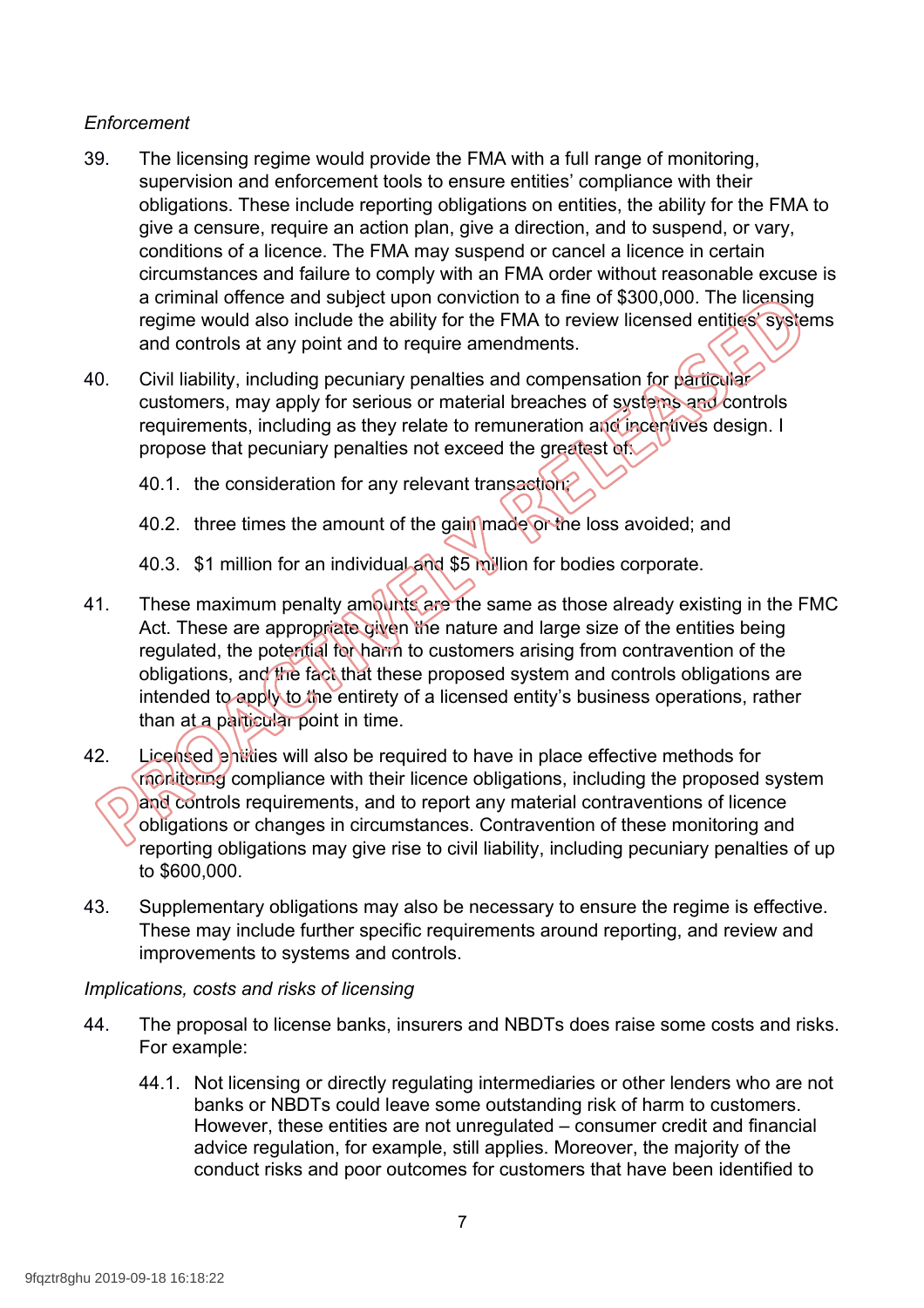date arise in and originate from banks and insurers. Licensing these entities is therefore expected to address the majority of the risk. Consideration can also be given to whether the scope of the conduct regime, including through licensing, should be expanded in the future.

- 44.2. Licensing can impose considerable costs on both the regulated entities and the regulator, depending on the licence obligations. These costs may be passed on to customers. In the worst case scenario, additional regulatory costs may push smaller players out of the market (e.g. small credit unions).
- 44.3. Licensing can create barriers to entry for new players. This could have an impact on future opportunities for enhanced competition and the structure of the market.
- 44.4. Licensing will also create a 'dual licence' regime, with banks and insurers required to obtain a prudential registration or licence from the RBNZ and a conduct licence from the FMA. This will require these two regulators to coordinate their activities in respect of the same institutions. I note, however, that this already occurs to an extent with existing FMC Act licences in New Zealand and is similar to the situation in other jurisdictions such as the United Kingdom and Australia.

## *Interaction with existing regulation*

- 45. I note that the proposed conduct regime would create some potential overlap with existing regulation e.g. consumer credit regulation under the Credit Contracts and Consumer Finance Act 2003 and the financial advice regime. In a general sense, those pieces of legislation regulate specific interactions, services or products (e.g. lending and financial advice situations). The new conduct regime would govern licensed entities' entire business conduct and culture as it relates to retail customers. Coordination between the FMA and the regulators responsible for enforcing these other regimes (e.g. the Commerce Commission) will be necessary.
- 46. The proposed requirement for entities to have systems and controls allows a coordinated and flexible approach to be taken to different regulatory requirements arising under different regimes. These systems and controls could set out how the compliance with different obligations fit together in the circumstances of a particular bank, insurer or NBDT. Officials will continue to consider how overlaps are managed as they develop the detail of the regime.

## *Implementation of licensing regime*

- *47.* Further consideration will be given to how and when to implement the new conduct licensing regime most efficiently, having regard to the readiness of the regulator (including licensing processes), the parts of the industry presenting the greatest risks, and the readiness of the industry to comply with the new obligations. Decisions on implementation will be sought at the same time as approval to introduce the Bill implementing the new regime.
- *48.* A phased approach to implementation may be appropriate in some instances. For example, I propose that banks and insurers would be licensed first, followed by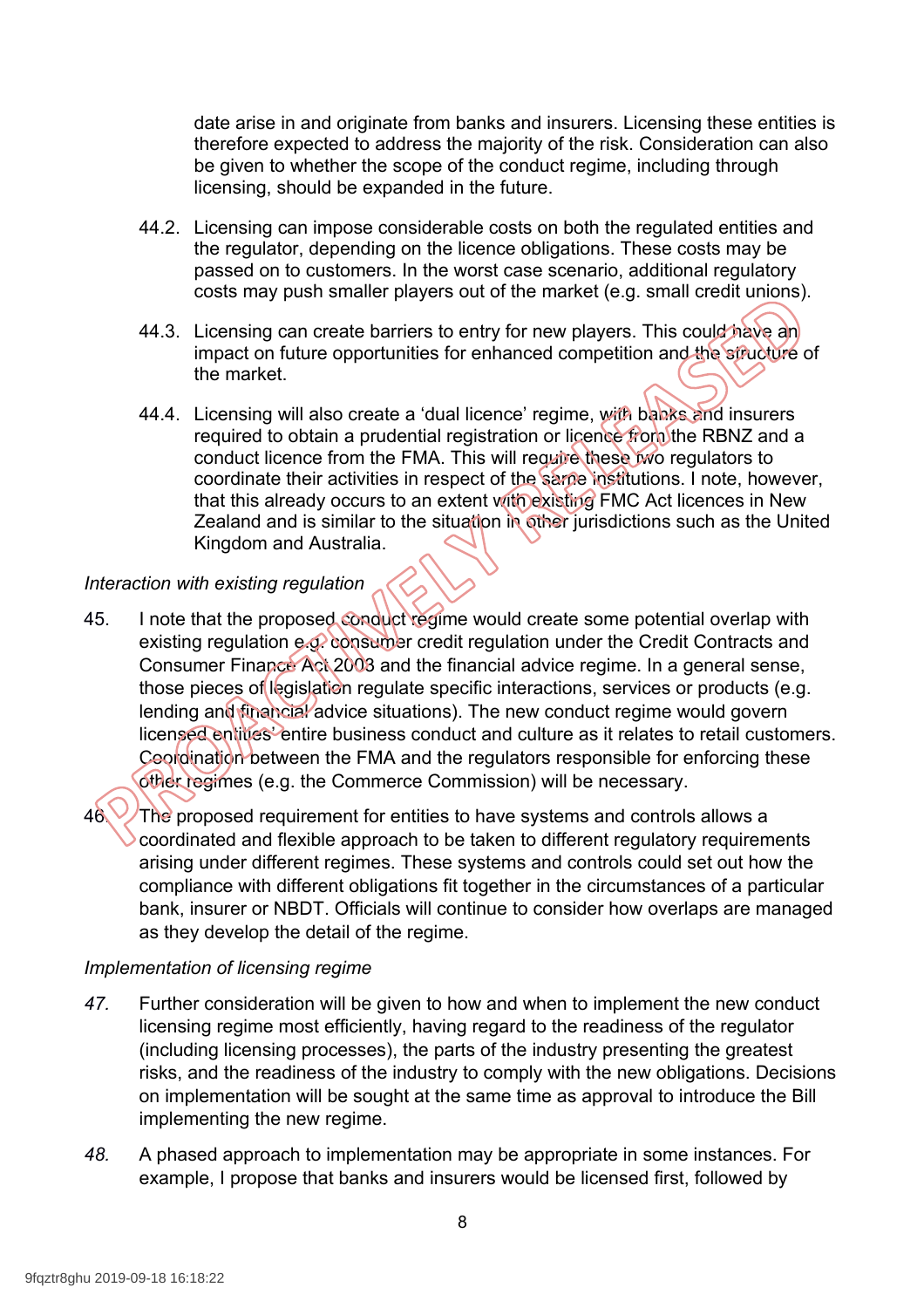NBDTs at a later date. This is because while potential risks exist with NBDTs given the nature of the products and services they offer, there is not the same evidence of current conduct risk and actual customer harm occurring, as there is with banks and insurers. The same urgency to regulate therefore does not exist. Licensing of NBDTs could therefore come into force at a later stage and allow the FMA to initially focus its resources on the institutions of most concern.

#### **Mechanisms to address the conduct of intermediaries**

*Licensed entities to be accountable for sales made by intermediaries who are not subject to new financial advice regime*

- 49. I propose that licensed banks, insurers and NBDTs be accountable for sales made by their intermediaries who are not financial advice providers. Examples of nonadviser intermediaries include car dealers and retailers selling add-on finance and insurance, and travel agents or airlines selling travel insurance.
- 50. I consider that it is reasonable and appropriate for banks, insurers and NBDTs to take responsibility for the outcomes for their end customers, especially where no independent intermediary is advising the customer. As the product providers, banks, insurers and NBDTs should take responsibility for the actions of the intermediaries distributing their products and manage this responsibility through some form of agency agreement.
- 51. I propose that the licensed entity would be liable for any breaches of the conduct obligations made by the intermediary. This approach will ensure that the obligations on banks, insurers and NBDTs flow down the chain of supply and improve the frontline interaction with the customer.
- 52. I envisage that the bank, insurer or NBDT would require intermediaries to comply with any relevant obligations that the licensed entity is subject to  $-$  e.g. the systems and controls that it has in place to comply with the high-level fair treatment standard, and any requirements relating to information provision and sales processes.

## *Licensed entities not to be directly accountable for the advice provided by intermediaries that are subject to financial advice regime*

- 53. At this point in time, I do not propose that licensed entities be directly accountable for the advice provided by those intermediaries who are subject to the new financial advice regime.
- 54. The recently passed Financial Services Legislation Amendment Act 2019 (FSLAA) requires all financial advisers to be engaged by a financial advice provider, and imposes a range of conduct obligations on financial advisers. Some of these obligations are similar to what is proposed in the new conduct regime. For example, financial advisers now have a duty to adhere to a code of conduct, and have a duty to prioritise the client's interests.
- 55. The new FSLAA regime is untested as yet but is expected to be effective at regulating the interaction in an advised sale context. It is worth waiting to see how effective the FSLAA regime is before moving to make banks, insurers and NBDTs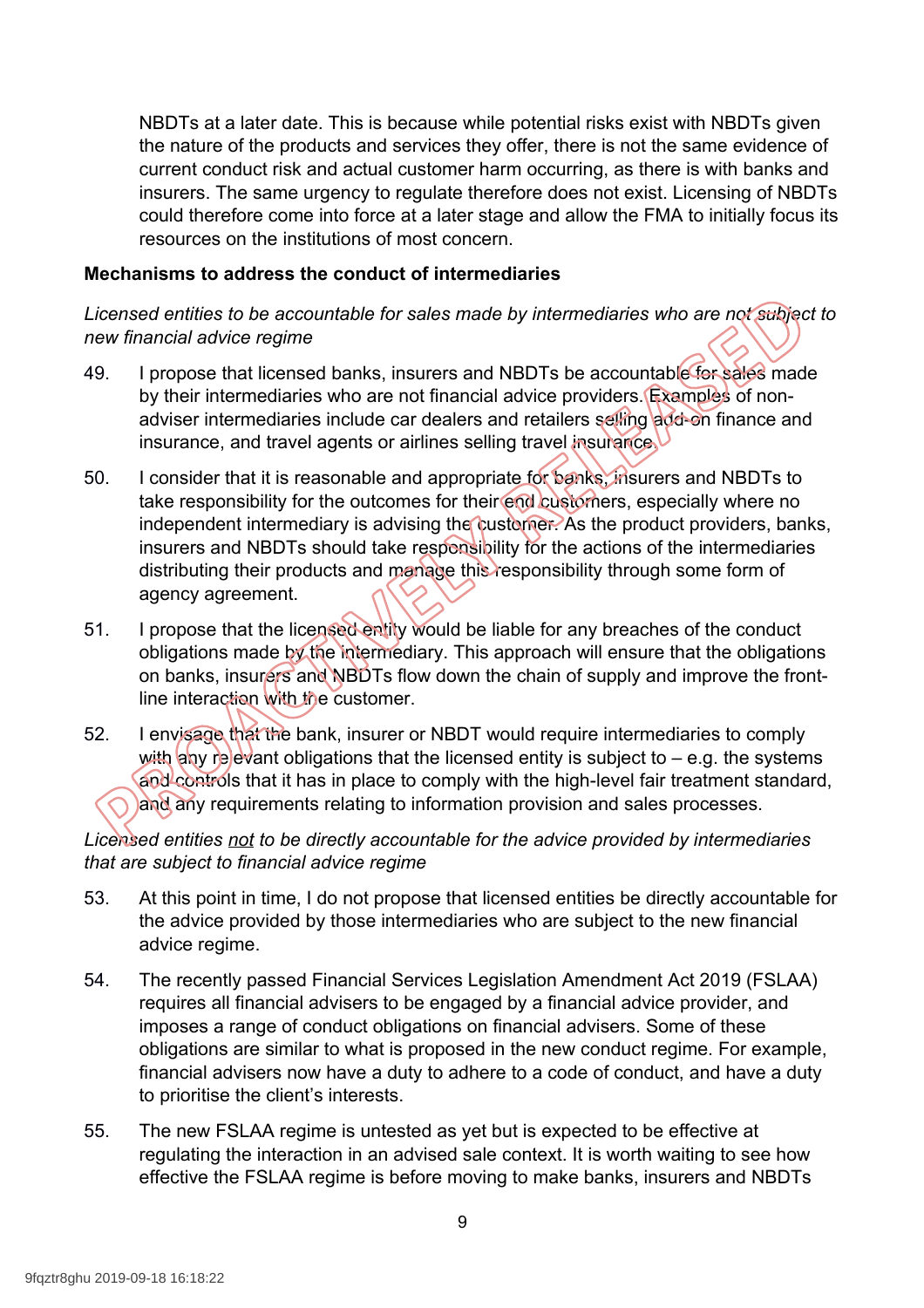more directly accountable for sales through intermediaries that are already subject to some regulation.

- 56. However, I consider that this does not absolve the bank, insurer or NBDT of responsibility for its customers' outcomes. Regardless of the distribution channel, banks, insurers and NBDTs should take action to ensure the objectives and needs of their customers are met. This may include: providing financial advisers with training about their products, setting expectations of good conduct, providing information that needs to be passed on to customers and taking action where they become aware of activity that might not be in the customer's interests. Taking action might include reiterating expectations of good conduct, providing further training, restructuring remuneration/incentives to avoid perverse outcomes, reporting the adviser to the FMA or ultimately ceasing to use the adviser to distribute their products.
- 57. The regime that I am proposing would also enable regulations or licence conditions to specify steps that the licensed entity must take when dealing with intermediaries of any kind (such as arrangements dealing with oversight of the intermediary and responsibility for the end customer).
- 58. I also consider that the new conduct regime should preserve the possibility of further licence conditions on financial advice providers that align with the new conduct obligations. This would future-proof the regime to address any problems that might arise if financial advice providers do not conduct themselves in a way that is consistent with the high-level conduct standard expected of banks, insurers and NBDTs.

## **Prohibition of sales incentives based on volume or value targets**

- 59. Some remuneration and incentive structures can exacerbate the conflicts of interest and increase the risks of mis-selling. This is particularly true of incentives that include a target-based component. Targets create an increasingly strong incentive to sell and therefore encourage the person making the sale to prioritise their own interests over that of the customer. Target-based incentives can include monetary rewards (e.g. variable pay) and soft commissions (e.g. overseas trips) that are only provided once the seller has achieved a certain value of sales or number of sales (volume). An example of a volume or value based incentive could be a bonus of \$5,000 for being in the top 20 per cent of sellers or for selling \$5 million worth of insurance policies, while a soft commission could be a paid holiday to Queenstown for selling a certain number of policies.
- 60. To address this problem, I propose to regulate incentives based on volume and value, and in particular, to prohibit incentives based on targets linked to sales value or volume, including soft commissions.
- 61. This proposal would apply to banks, insurers, NBDTs and their intermediaries, covering incentives both to internal staff and external intermediaries, and cover monetary and non-monetary incentives of any kind. This prohibition covers intermediaries because I have heard examples of product providers paying intermediary dealer groups who then offer incentives to advisers in the form of overseas holidays.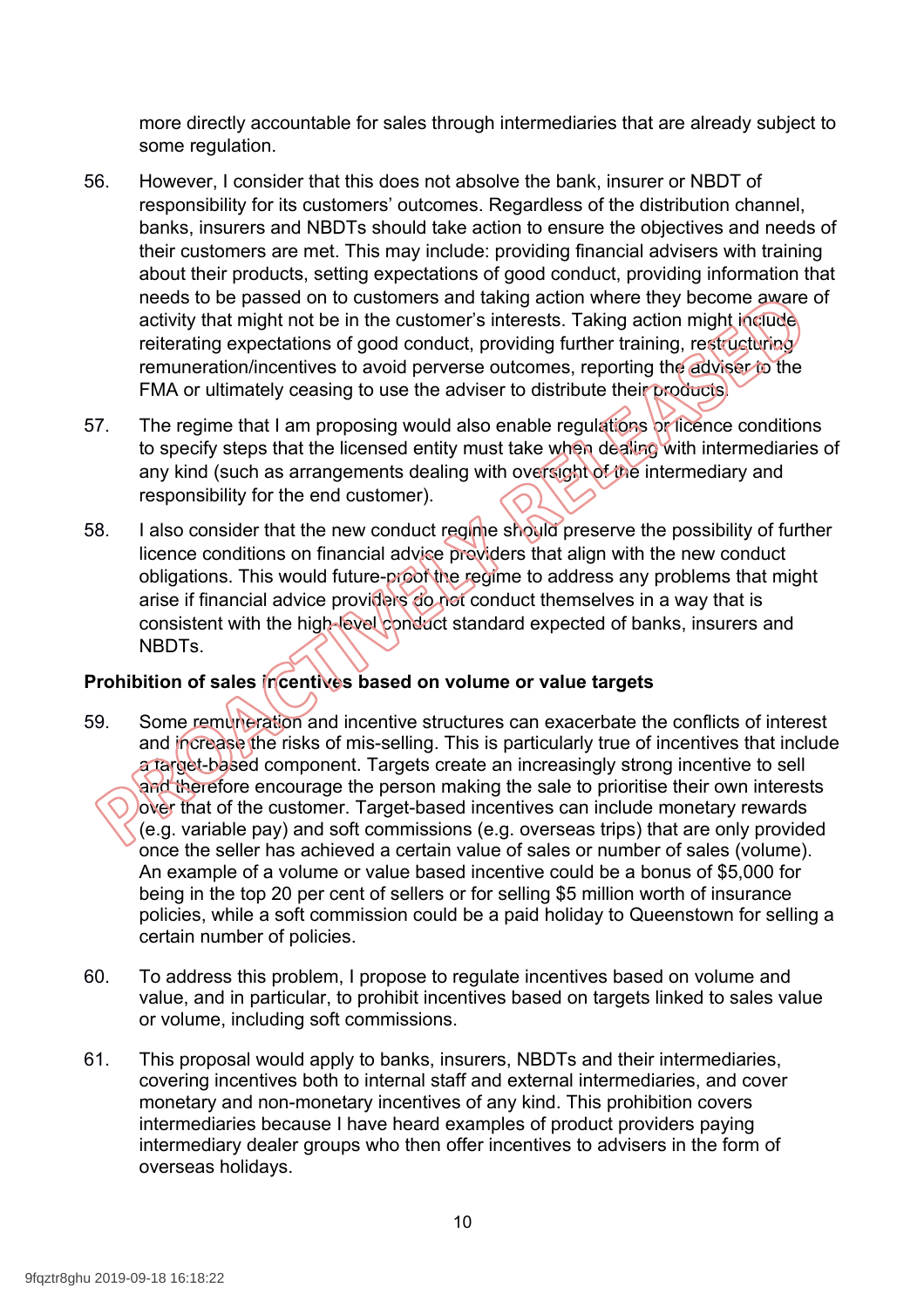- 62. The intention of this obligation is not to ban all commissions, but to remove particular incentive structures based on volume or value targets that create particularly perverse incentives to sell.
- 63. There is a risk with a specific and narrow ban that some institutions may try to restructure their incentives in a way that avoids the scope or effect of the ban. To mitigate this risk, the restrictions could be implemented through an appropriately framed regulation-making power, and licensing conditions. This would make the restrictions more flexible and future-proofed. Because of the difficulty of accurately framing the restrictions, I also propose that scope be preserved such that some volume- or value-based incentives might be banned outright, and others are regulated or allowed, subject to restrictions.
- 64. Civil liability, including pecuniary penalties and compensation for particular customers, may apply for contravention of these obligations. I propose that for licensed entities, pecuniary penalties of up to \$1 million for an individual and \$5 million for bodies corporate would be appropriate. This would align with penalty levels for breach of systems and control requirement under their licence, which would likely include remuneration and incentive controls. For non-licensed entities, pecuniary penalties of up to \$200,000 for an individual and \$600,000 for bodies corporate would be appropriate.

## **Other options to be considered further**

- 65. In its options paper published in April, MBIE consulted on a range of options to address conduct of financial institutions. A number of these options are not being progressed at this time as they are not critical to achieving a core regime for regulating the conduct of financial institutions. These include product intervention powers and product design and distribution obligations.
- 66. One option, bowever, is likely to be progressed in the shorter term. This involves mechanisms to increase accountability for senior executives (e.g. managers and directors) of financial institutions in respect of the conduct of the institution. The Minister of Finance has announced that the Government is also considering increasing the responsibilities and accountabilities of senior executives in respect of their prudential obligations, as part of Phase 2 of the Reserve Bank Act Review. Officials will work together so that any proposals on executive accountability are coordinated across the conduct and prudential spaces.

#### **Consultation**

- 67. The following departments were consulted on this paper: the Treasury, Reserve Bank of New Zealand, Financial Markets Authority, Department of the Prime Minister and Cabinet, Commerce Commission and Ministry of Justice. The Parliamentary Counsel Office has also been consulted on the legislative implications of the policy proposals.
- 68. The high-level proposals in this paper were subject to a public discussion paper, on which 85 submissions were received. Submitters included individual consumers, banks, life insurers, general and health insurers, managed investment schemes, financial advisers, industry associations, law firms and dispute resolution schemes.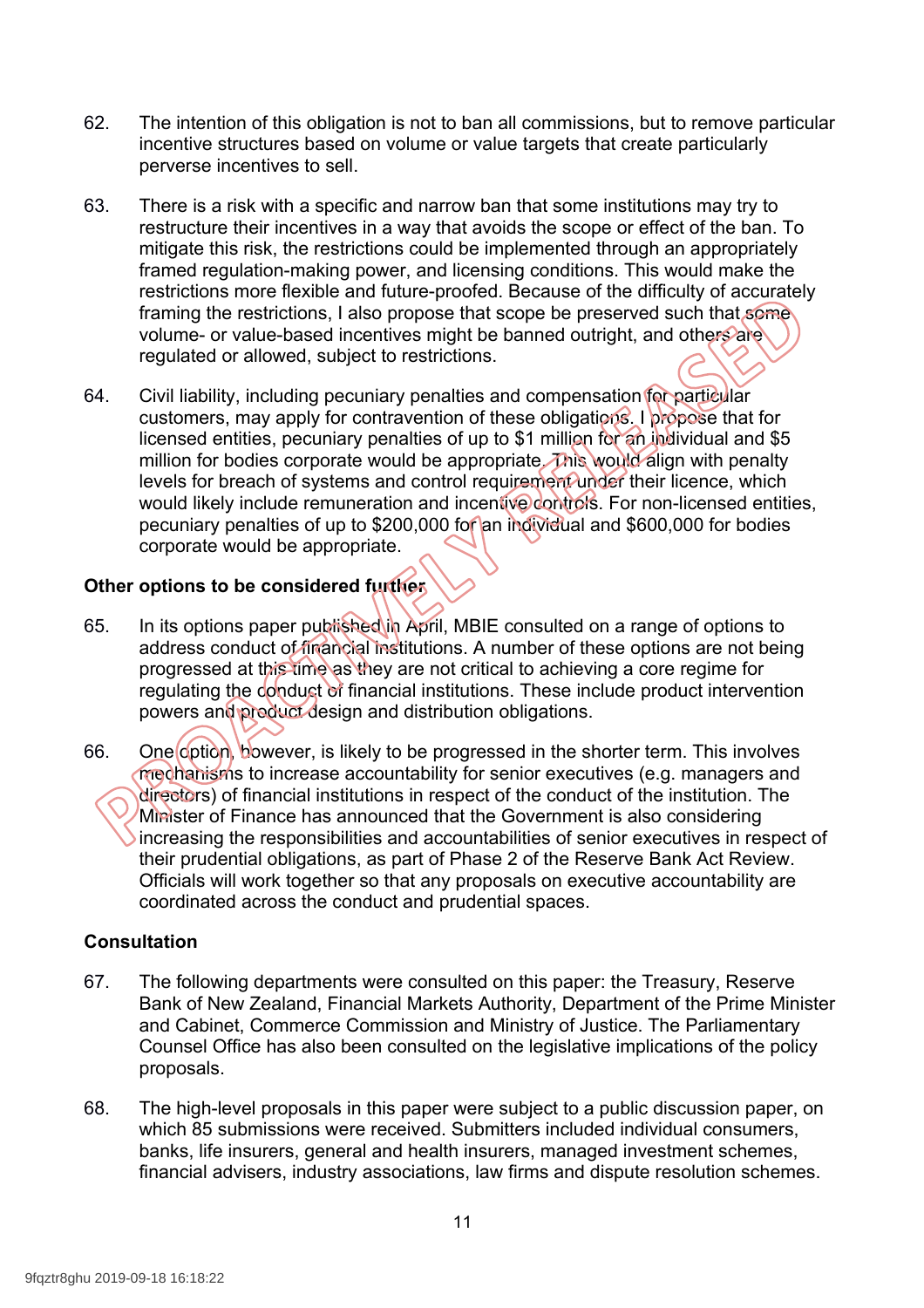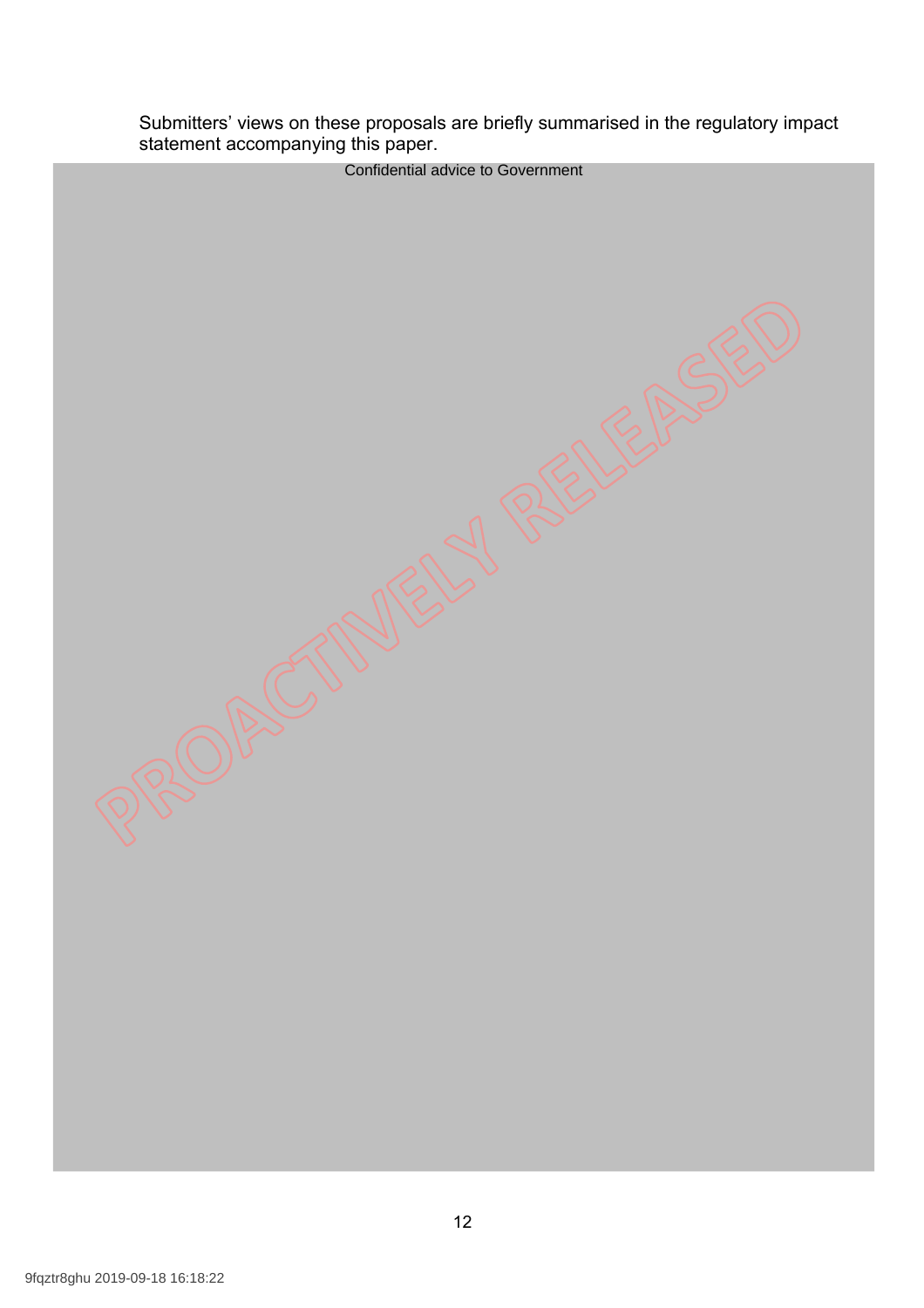|                        | <b>Confidential advice to Government</b> |  |
|------------------------|------------------------------------------|--|
|                        |                                          |  |
| 77.                    |                                          |  |
|                        |                                          |  |
|                        |                                          |  |
|                        |                                          |  |
|                        |                                          |  |
|                        |                                          |  |
| Eineneiel implieatione |                                          |  |

## **Financial implications**

#### *New conduct regime*

- 78. Implementation of these options will have significant funding and resourcing implications for the FMA due to the new remit of licensing, monitoring and enforcing the new conduct obligations, including through litigation activity. Licensing costs would be directly recoverable through fees and wider monitoring costs may be indirectly recoverable through industry levies.
- 79. I propose to come back to Cabinet to seek the necessary funding for the conduct proposals in this paper (including consequent increases in litigation activity) once these costs, and the timing of implementation, are clearer. Confidential advice to Government

#### **Legislative Implications**

- 81. The policy decisions in this paper will require legislative change to be progressed through a bill to amend the Financial Markets Conduct Act 2013.
- 82. The amendments will be binding on the Crown, consistent with the primary legislation.
- 83. As the Bill is not currently in the 2019 Legislation Programme, I propose to include the Bill to the Legislation Programme with a category 4 priority (to be referred to a Select Committee in the year). I intend to introduce legislation to the House by the end of 2019.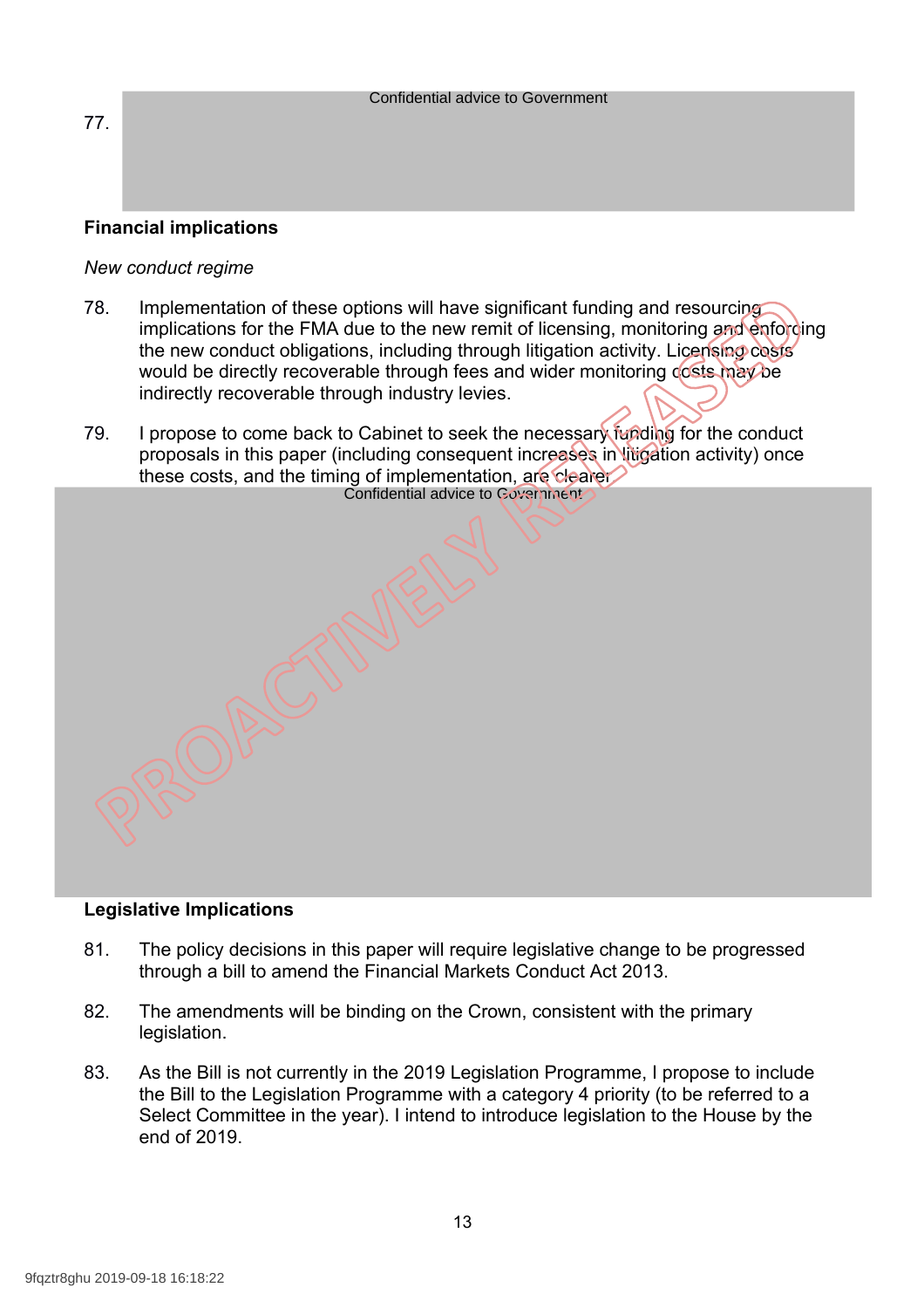## **Impact Analysis**

84. MBIE's Regulatory Impact Analysis Review Panel has reviewed the attached Regulatory Impact Statement prepared by MBIE. The Panel considers that the information and analysis summarised in the Regulatory Impact Statement meets the criteria necessary for Ministers to make informed decisions on the proposals in this paper.

#### **Human Rights**

85. The proposals in this paper are consistent with the New Zealand Bill of Rights Act 1990 and the Human Rights Act 1993.

## **Gender Implications**

86. There are no gender implications from the proposals in this paper.

## **Disability Perspective**

87. This paper is consistent with the New Zealand Disability Strategy 2016-2026 and the Disability Action Plan 2014-2018.

#### **Publicity**

88. I intend to publicly announce decisions on this paper and issue a press release alongside this announcement, in the week following Cabinet approval.

## **Proactive Release**

89. Following public announcements on policy decisions, I intend to release this paper proactively, subject to redaction as appropriate consistent with the Official Information Act 1982.

## **Recommendations**

The Minister of Commerce and Consumer Affairs recommends that the Committee:

- 1. note that on 10 April 2019, the Cabinet Economic Development Committee agreed to the release of the options paper, *Conduct of Financial Institutions* [DEV-19-MIN-0082];
- 2. note that various reviews have found weaknesses in the conduct and culture of financial institutions, and in particular banks and life insurers in respect of their governance and management of conduct risks and focus on outcomes for customers;
- 3. note that there is currently no explicit legislative mandate for the regulation of the general conduct of financial institutions;
- 4. agree that banks, insurers and non-bank deposit takers will be required to be licensed under Part 6 of the Financial Markets Conduct Act 2013 by the Financial Markets Authority in respect of their conduct in relation to retail customers;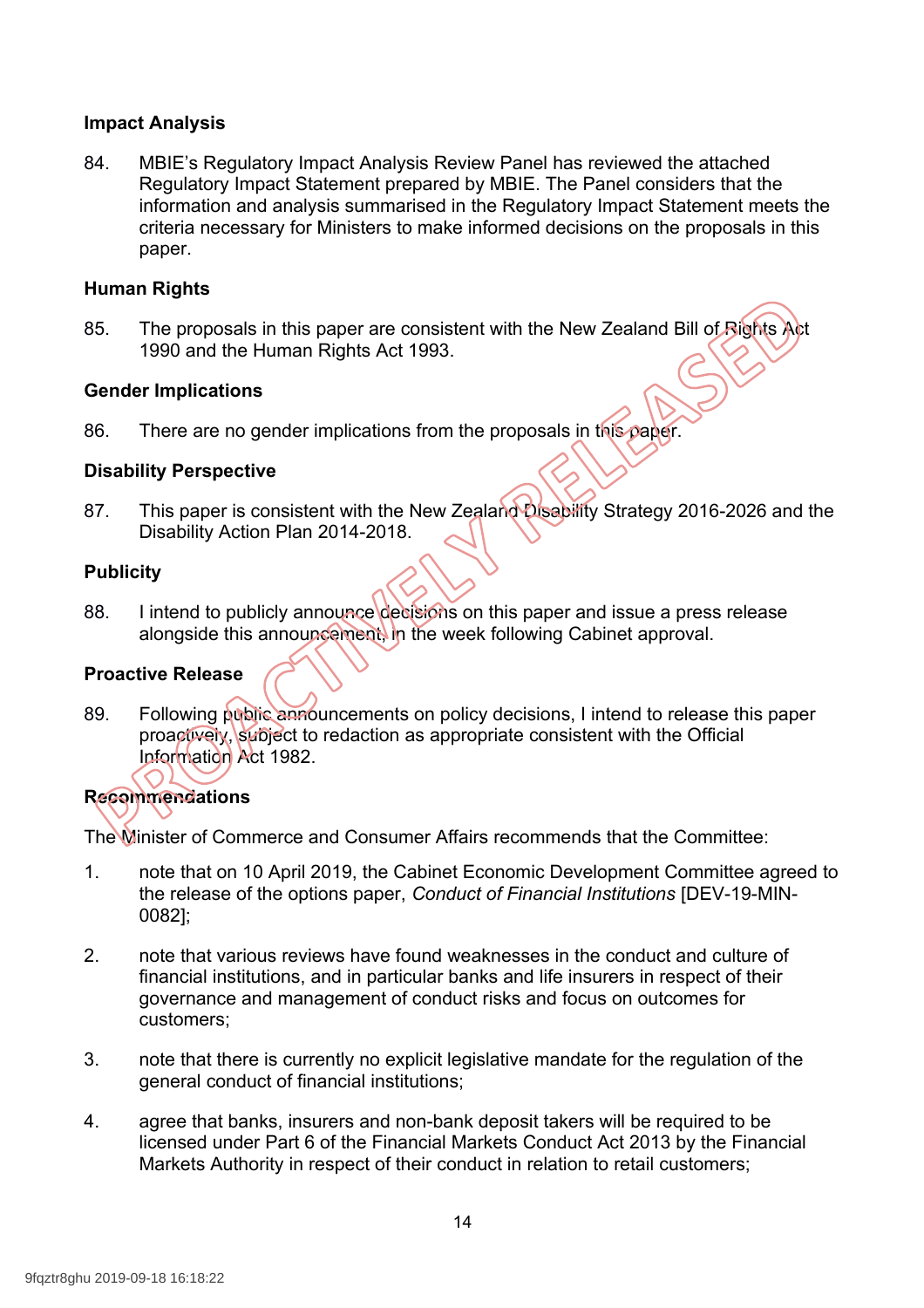- 5. agree that regulations can determine the scope of financial products and services covered by the regime;
- 6. agree to a licensing regime that through obligations in the Act, regulations and licence conditions – will require that banks, insurers and non-bank deposit takers meet a high-level standard, for instance, to pay due regard to the needs and interests of customers and treat them fairly;
- 7. note that consideration will be given to how to implement the new conduct obligations and licensing regime as efficiently as possible, including transition periods, how licences are granted and sequencing the application of the regime to different types of entities;
- 8. agree that banks, insurers and non-bank deposit takers will be required to have and implement effective policies, processes, systems and controls to meet the high-level fair treatment standard;
- 9. agree that the Financial Markets Authority as regulator would have the ability to review licensed entities' policies, processes, systems and controls at any point and to require amendments;
- 10. agree that in respect of the obligations under the new regime, banks, insurers and non-bank deposit takers will be accountable for the activities of their intermediaries that are not financial advice providers
- 11. agree that the regime will allow for regulations or licence conditions to subsequently be made to create oversight and responsibility arrangements in relation to intermediaries that are financial advice providers;
- 12. agree that banks, insurers and non-bank deposit takers will be subject to obligations regarding how they design their remuneration and sales incentives and how they manage the risks those incentives create;
- 13. In the that the Financial Markets Authority's powers under Parts 6 and 8 of the Financial Markets Conduct Act 2013 in relation to licensed market services would apply in relation to the above obligations (for example, action plans, and directions);
- 14. agree that the regime will provide for any supplementary matters to make it effective (such as whistle-blowing protections and further requirements on licensed entities, e.g. specific reporting requirements (including reporting on specified material contraventions) and requirements to review their processes);
- 15. agree that material contravention of the obligations relating to policies, processes, systems and controls may give rise to civil liability, including compensation for particular customers and pecuniary penalties of up to the greatest of:
	- 15.1. the consideration for any relevant transaction;
	- 15.2. three times the amount of the gain made or the loss avoided; and
	- 15.3. \$1,000,000 for an individual and \$5,000,000 for bodies corporate;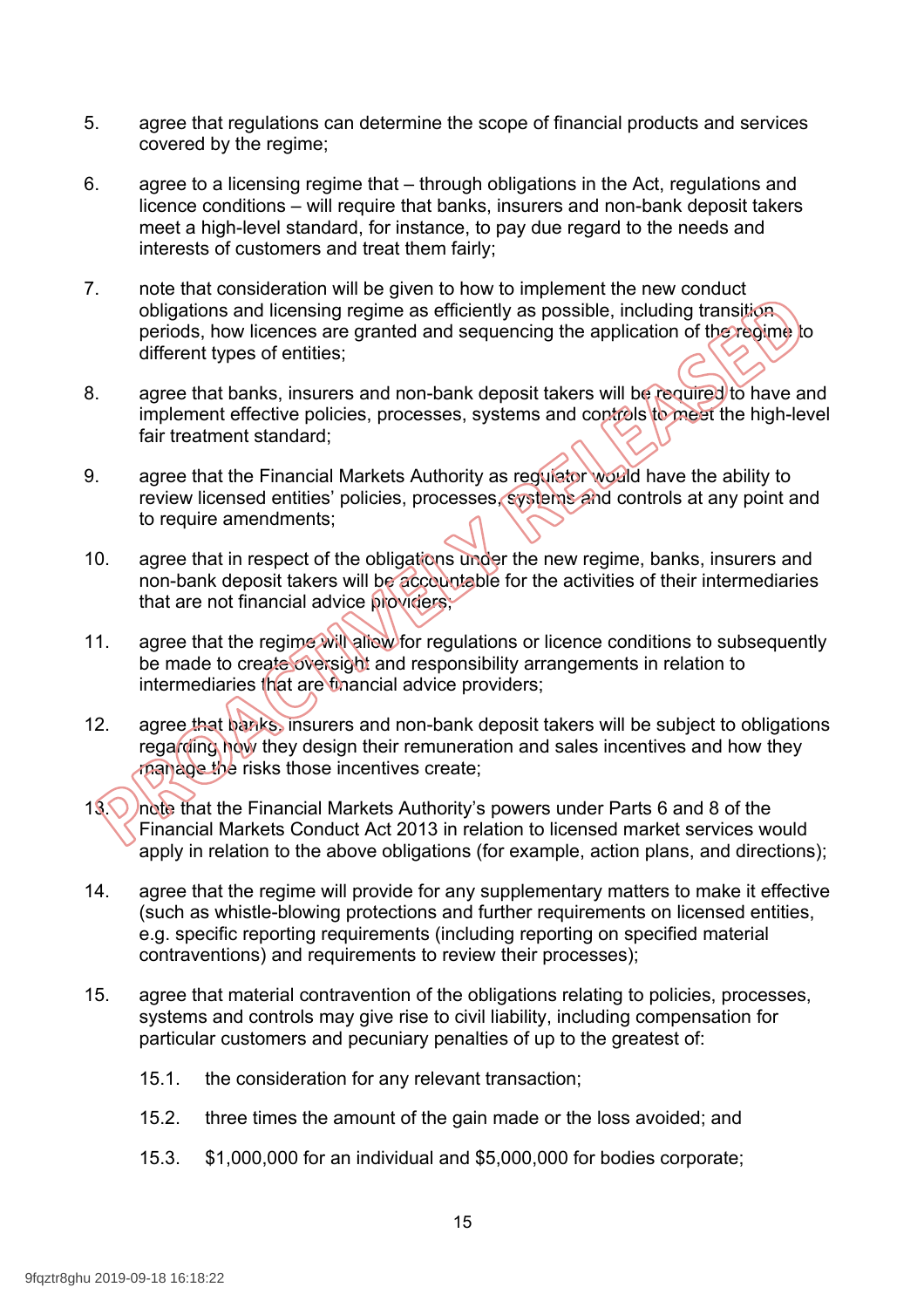- 16. agree to regulate sales incentives based on volume or value targets (this regulation would apply to banks, insurers, non-bank deposit takers and the intermediaries of these institutions creating these types of incentives);
- 17. agree that contravention of requirements or prohibitions imposed by recommendation 16 above may give rise to civil liability, including pecuniary penalties of:
	- 17.1. for banks, insurers and non-bank deposit takers licensed under the new conduct regime, up to \$1,000,000 for an individual and \$5,000,000 for bodies corporate;
	- 17.2. for all other entities, up to \$200,000 for an individual and \$600,000 for bodies corporate;
- 18. approve the inclusion of a Bill giving effect to these proposals in the 2019 Legislation Programme, with a Category 4 priority (to be referred to a Select Committee in the year);
- 19. invite the Minister of Commerce and Consumer Affairs to issue instructions to the Parliamentary Counsel Office to give effect to the recommendations above;
- 20. authorise the Minister of Commerce and Consumer Affairs to make decisions consistent with the proposals in these recommendations on any minor or technical matters that may arise during the drafting process;
- 21. note that implementation of the above proposals will have fiscal implications and will likely require additional funding for the Financial Markets Authority, and that I will come back to Cabinet to seek decisions on funding at a later stage once the costs of the new regime are clearer;